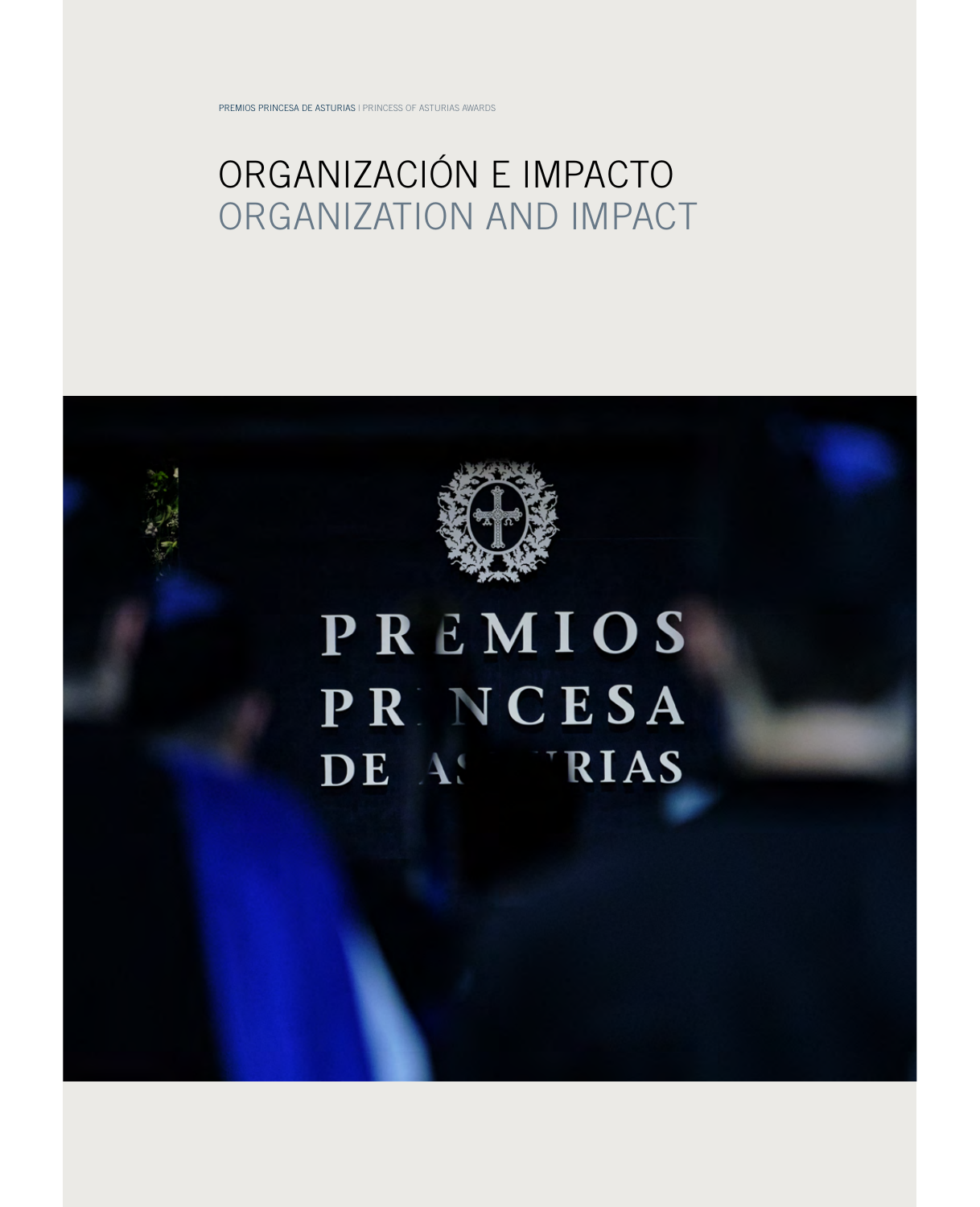Organización **Organization** 

See the Appendix listing the members of the Juries on [page 90](#page--1-0)

Ver anexo con miembros de los jurados en la [página 90](#page--1-0)

## Reuniones telemáticas de los jurados

Princesa de Asturias 2021, integrados por 175 expertos, celebraron sus reuniones telemáticas a lo largo de los meses de mayo y junio. Estuvieron integrados por especialistas en los respectivos ámbitos de cada uno de los galardones, excepto el de Concordia, constituido por miembros de los Patronatos de la Fundación. Debido a la emergencia sanitaria, las reuniones se desarrollaron mediante videoconferencia y se invitó a participar, de forma presencial desde la sede de la Fundación, a los presidentes y secretarios de cada uno de los jurados.

Los jurados encargados de conceder los Premios

## Online meetings of the Juries

Made up of 175 experts, the Juries for the 2021 Princess of Asturias Awards held online meetings during May and June. They comprised specialists in the respective fields of each of the Awards, except for the Jury for the Award for Concord, which was made up of members of the Foundation's Boards of Trustees. Due to the public health emergency, the meetings were held via videoconference, while the chairs and secretaries of each of the Juries were invited to participate in person from the Foundation's headquarters.



#### Convocatoria

Una vez convocada la cuadragésima primera edición de los Premios Princesa de Asturias por Su Majestad el Rey en octubre de 2020, al finalizar la ceremonia, la Fundación inició el proceso de envío de la documentación para la presentación de candidaturas. Debido a la situación originada por la pandemia, todos los envíos se realizaron en formato digital. Se remitieron 5312 correos electrónicos, un 26 % más que en 2020, con enlaces al Reglamento que rige la concesión de los Premios y a la plataforma de la página web de la Fundación.

#### Call for Nominations

Once the Call for the 41st Princess of Asturias Awards was announced by HM The King in October 2020 following the closure of the Awards Ceremony, the Foundation began the process of sending out documentation for the submission of nominations. Due to the situation resulting from the pandemic, all mailings were digital in format. In all, 5312 emails were sent, 26% more than in 2020, and included hyperlinks to the Regulations that govern the granting of the Awards and to the Foundation's web platform.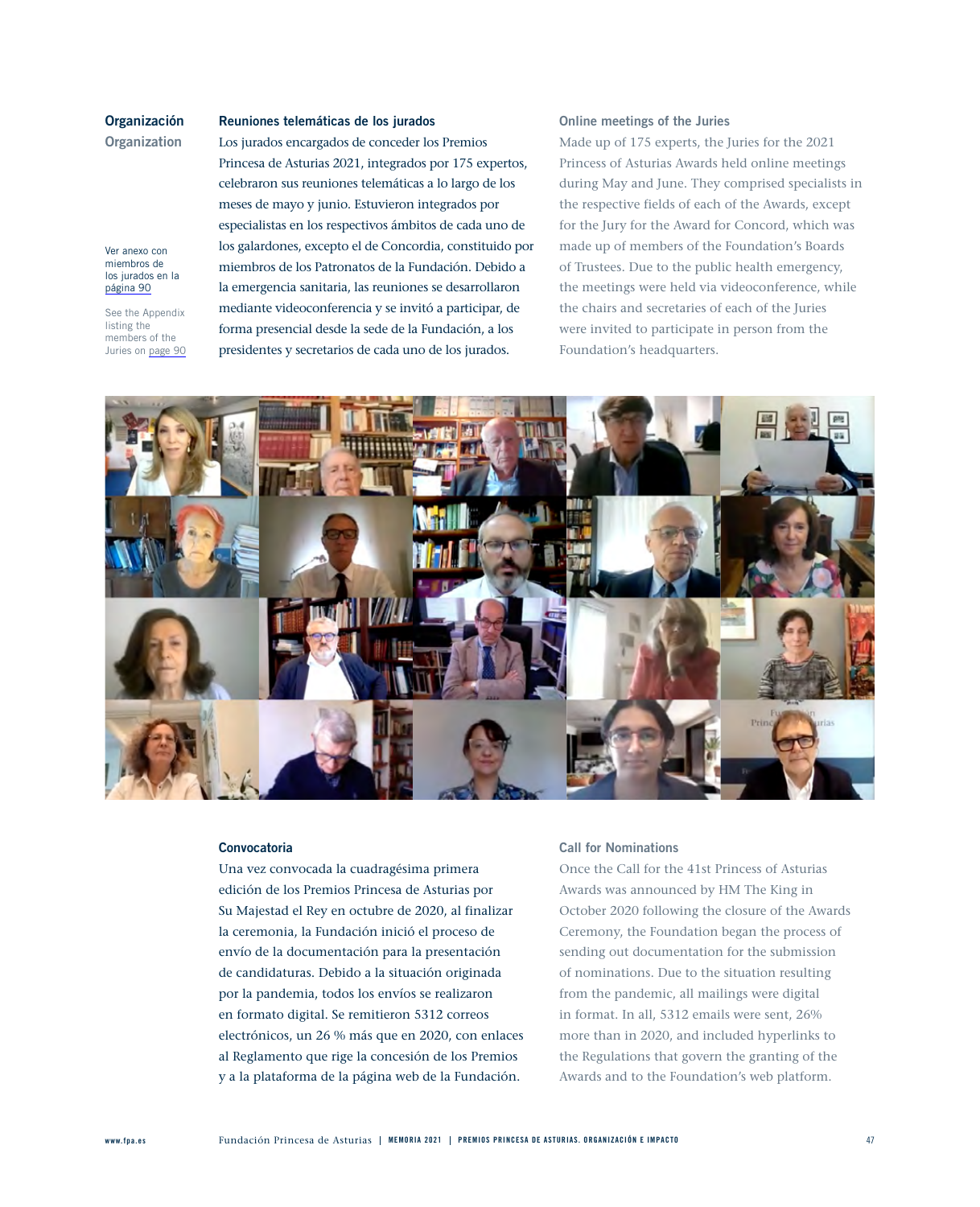## Organización

**Organization** 

## ORIGEN GEOGRÁFICO DE LOS CANDIDATOS

GEOGRAPHICAL ORIGIN OF CANDIDATES

| Europa<br>Europe | <br><br>50.82% |
|------------------|----------------|
| América          |                |
| The Americas     | 31.27%         |
| Asia             |                |
| Asia             | 8.14%          |
| África           | a a a a        |
| Africa           | 3.91%          |
| Internacional    | <b></b>        |
| International    | 3.58%          |
| Oceanía          | .              |
| Oceania          | 2.28%          |

## **Candidaturas**

299 candidaturas, integradas por 307 candidatos de 57 nacionalidades, se presentaron a los jurados para su estudio. 57 de esas candidaturas fueron propuestas por 40 galardonados en ediciones anteriores. Un 59,61 % de los candidatos fueron hombres, un 24,43 % mujeres y un 15,96 % instituciones. Se registraron más de 10300 escritos de apoyo entre cartas, correos electrónicos y firmas de personalidades e instituciones de todo el mundo, entre las que cabe destacar las procedentes de premios Nobel y de galardonados con nuestros premios, además de embajadores, académicos, rectores, presidentes y decanos de universidades de todo el mundo, colegios oficiales y fundaciones, entre otros.

## **Candidatures**

In total, 299 candidatures, comprising 307 candidates of 57 nationalities, were presented to the Juries for their deliberation. Of these nominations, 57 were submitted by 40 of our previous Laureates. 59.61% of the candidates were men, 24.43% were women and 15.96% were institutions. More than 10 300 letters, emails and signatures of support were received from public figures and institutions from around the world, with those from Nobel Laureates as well as our own Laureates being worthy of mention, in addition to those from ambassadors, academics, rectors, presidents and deans of universities worldwide, official associations and foundations, among others.

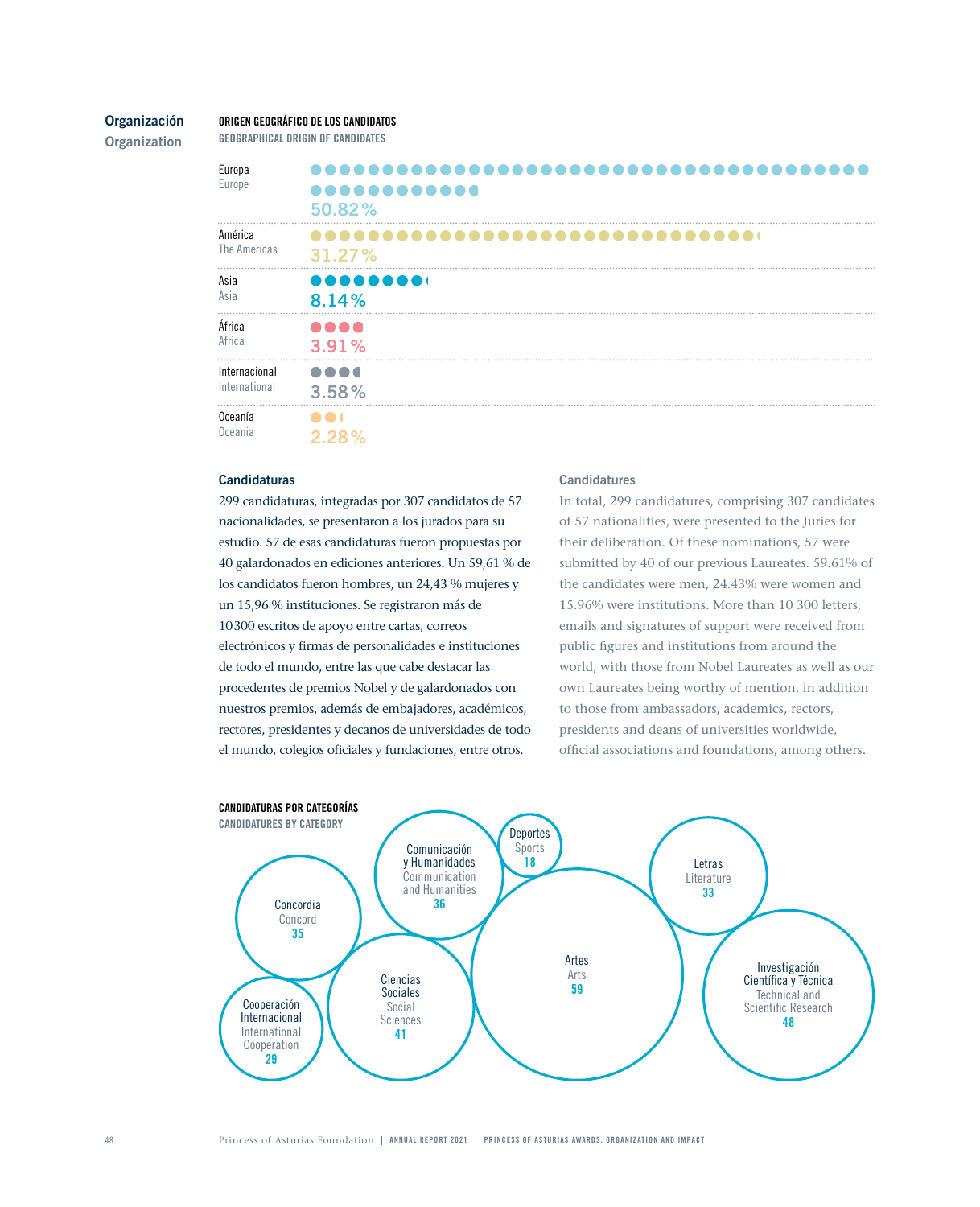## Impacto

Impact

Medios de comunicación nacionales e internacionales acreditaron equipos para cubrir los actos relacionados con la entrega de los Premios Princesa de Asturias 2021, que obtuvieron una amplia repercusión.

National and international media obtained credentials for their teams to cover the events related to the 2021 Princess of Asturias Awards Ceremony, which had wide-ranging impact.



## El número de referencias<sup>1</sup> en los medios nacionales en el año 2021 ascendió a 5959, con una audiencia acumulada de 1049642294 personas y una valoración económica de 67144 933 €.

The number of references<sup>1</sup> in the national media in 2021 amounted to 5959, with a cumulative audience of 1049642294 people and an economic valuation of €67144 933.

1\_ La monitorización realizada por Onclusive —empresa de análisis y seguimiento de medios de comunicación— de las noticias relacionadas con los Premios Princesa de Asturias durante 2021 ha excluido algunos medios registrados en el informe de 2020, lo que no permite un análisis equitativo con la edición anterior. The monitoring carried out by the media analysis and monitoring company Onclusive of the news related to the Princess of Asturias Awards during 2021 has excluded

some media listed in the 2020 report, which does not allow a fair analysis with the previous year.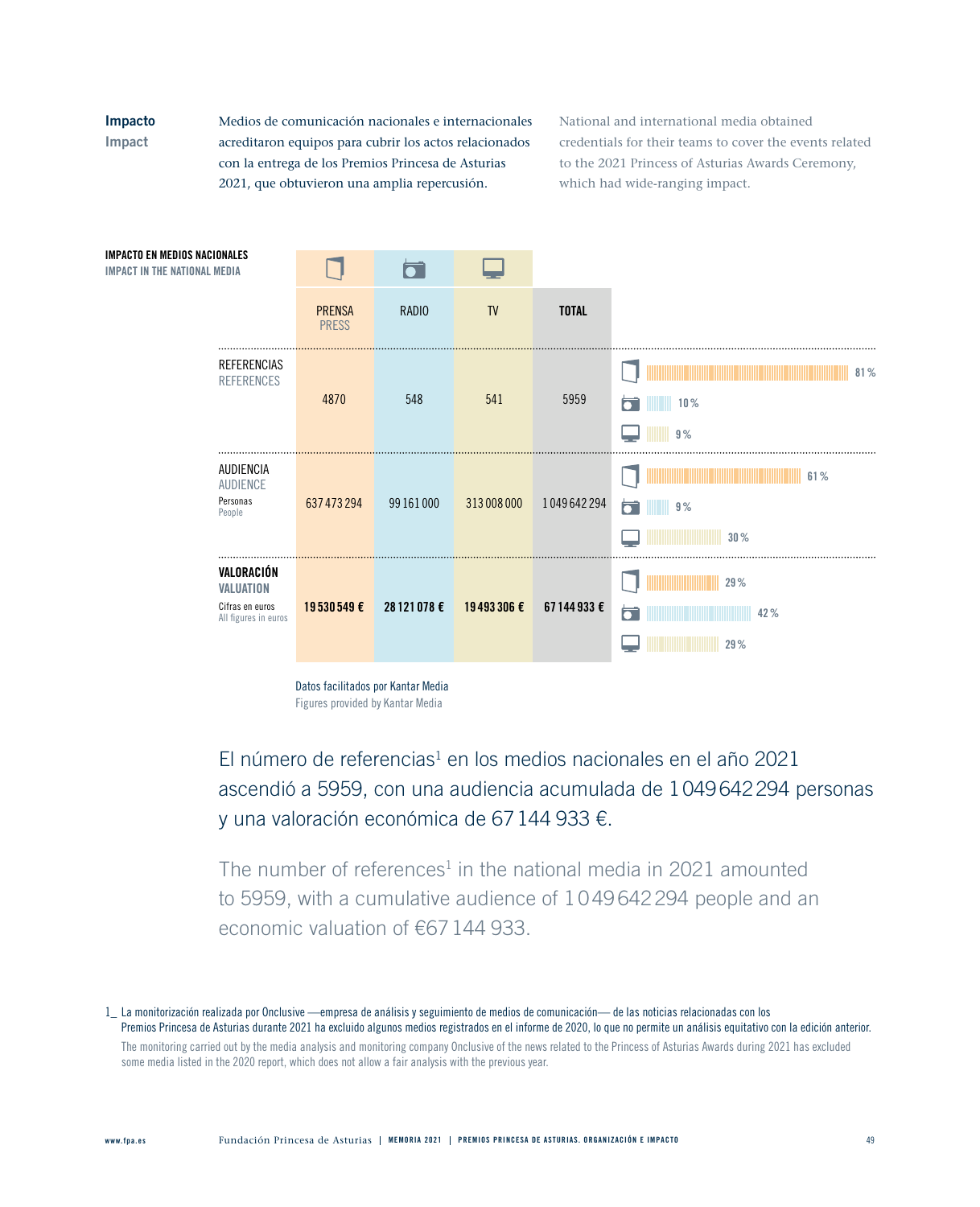## Más de 30 000 horas de reproducciones de vídeos en nuestras redes sociales More than 30 000 viewing hours of video on our social networks

## Impacto Impact

## Página web y redes sociales

Durante este año se ha producido un notable incremento en los indicadores de tráfico web de Google Analytics, que viene precedido de las acciones para mejorar el SEO que se han venido haciendo desde finales de 2019 con el fin de lograr una mayor optimización y posicionamiento de la página web de la Fundación, al pasar de 187297 páginas vistas en 2020 a 551459 el pasado año. Además, en 2021 se ha actualizado el diseño de la página de inicio de la web y se ha optado por una navegación vertical y mayor protagonismo de las imágenes, asimismo se ha ampliado el número de contenidos que aparecen.

## Internet and social networks

During this last year, there was a notable increase in Google Analytics website metrics, which was preceded by the actions to improve SEO rankings that have been carried out since the end of 2019 aimed at achieving greater optimization and positioning of the Foundation's website, increasing from 187 297 page views in 2020 to 551 459 last year. Furthermore, the design of the website's home page was updated in 2021, opting for vertical navigation and giving more prominence to images, as well as increasing the amount of content on view.



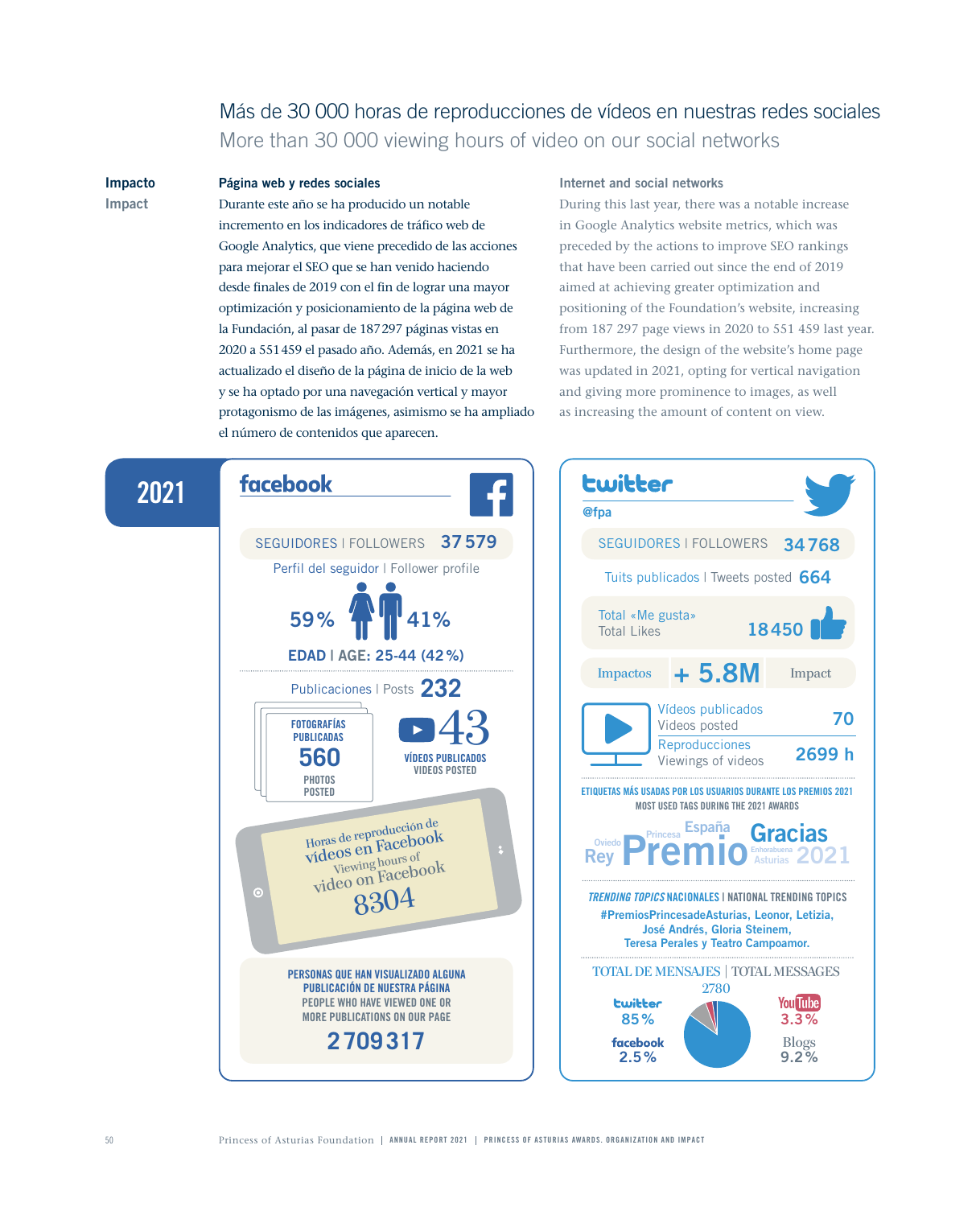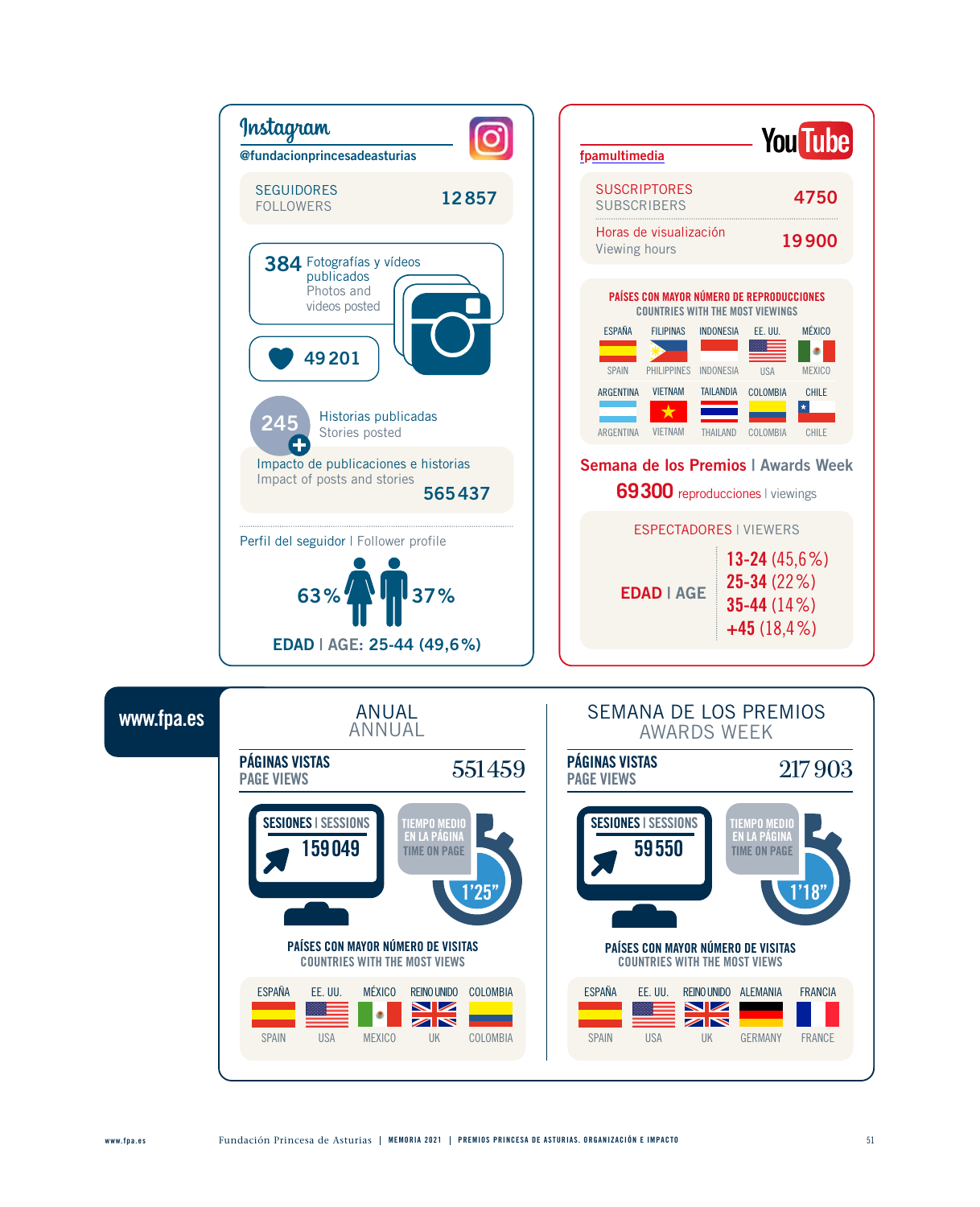

**Otras** actividades **Other** activities

VÍDEOS VIDEOS

### Renovación escenográfica

En 2018 la Fundación emprendió un análisis detallado de todas las estructuras y elementos que conforman la escenografía de la ceremonia de entrega de los Premios, así como una auditoría de su estado de conservación. Comenzó entonces un proceso de renovación, que concluyó en octubre de 2021, para reordenar y potenciar los elementos visuales que actúan como signos de identidad de la ceremonia. Se acometieron actuaciones atendiendo a parámetros de seguridad, sostenibilidad, accesibilidad y estéticos tanto en el interior como en el exterior del Teatro Campoamor. Como parte de la renovación, se elaboraron nuevos reposteros en azul con el escudo de la Fundación y el nombre de los Premios. Los reposteros y los escudos de los sillones que ocupan los miembros de la Familia Real en la mesa presidencial fueron elaborados por la Real Fábrica de Tapices, coincidiendo con su trescientos aniversario.



## Renewed staging

In 2018, the Foundation undertook a detailed analysis of all the structures and elements that make up the staging of the Awards Ceremony, as well as an audit of their state of conservation. A process of renewal then commenced, ending in October 2021, to restructure and enhance the visual elements that act as signs of identity for the ceremony. Actions were carried out both inside and outside the Campoamor Theatre taking safety, sustainability, accessibility and aesthetic parameters into consideration. As part of the renewal, new banners were made in blue featuring the Foundation's heraldic device and the name of the Awards. The banners and the heraldic devices on the chairs occupied by members of the Royal Family at the presidential table were made at Spain's Royal Tapestry Factory, coinciding with its 300th anniversary.

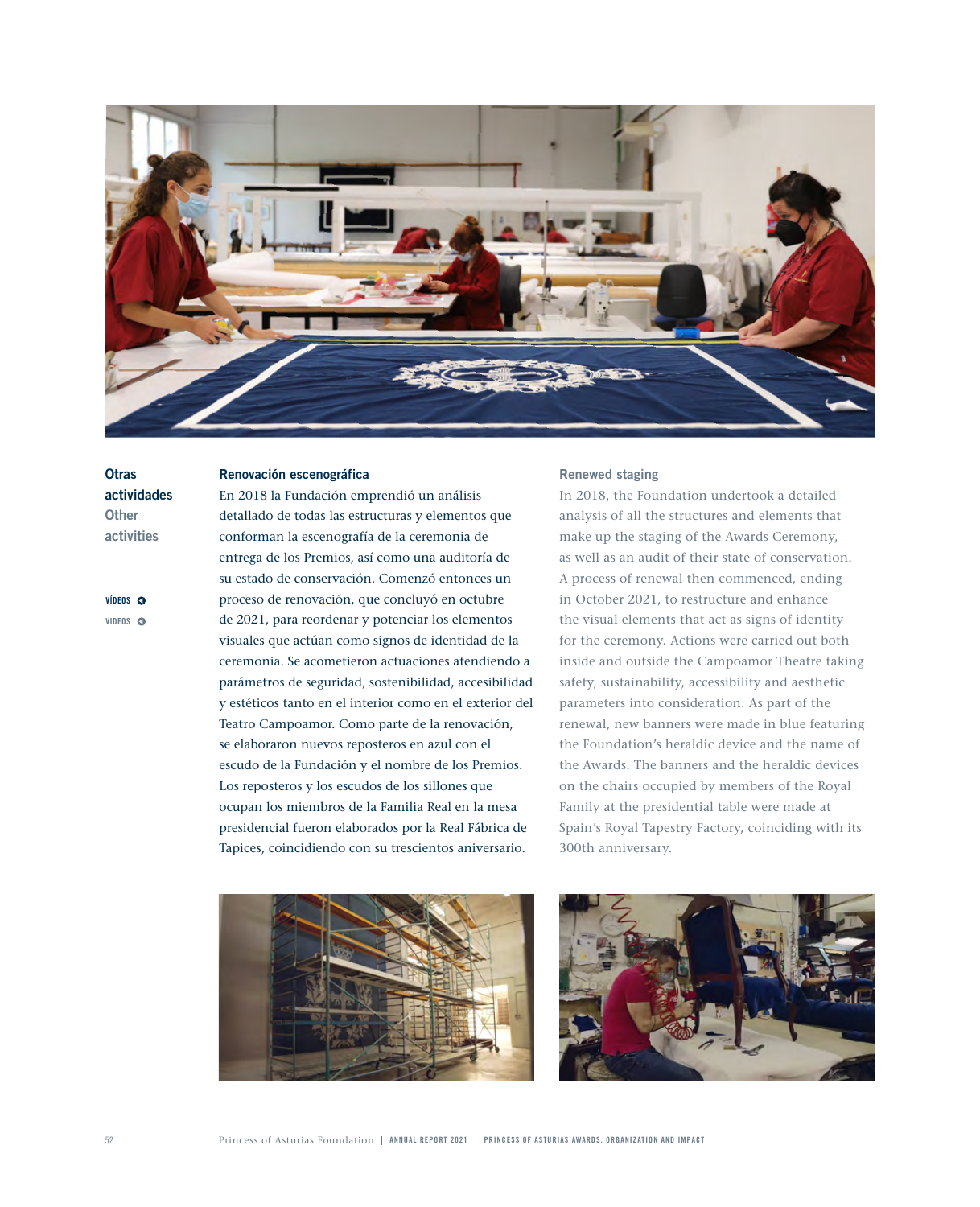

## Plan de contingencia frente a la COVID-19

A lo largo de 2021, el Patronato de la Fundación Princesa de Asturias, en comunicación con las autoridades sanitarias, siguió la evolución de la pandemia de la COVID-19 y de las medidas adoptadas a nivel global. Manteniendo los criterios de responsabilidad y prudencia, la Fundación trabajó con un plan de prevención en evolución, orientado a minimizar el riesgo de contagio y la expansión del virus. Conforme a estas medidas se suspendieron de forma temporal —además de los ensayos y conciertos de los coros de la Fundación— otras actividades, entre ellas, el encuentro de Pueblos Ejemplares, el programa de visitas a centros educativos del Principado de Asturias y actos sociales, como la recepción tras la ceremonia de la entrega de los Premios o el almuerzo con los vecinos de la localidad galardonada con el Premio al Pueblo Ejemplar de Asturias. Tras la interrupción de 2020, la ceremonia de los Premios Princesa de Asturias regresó al Teatro Campoamor y pudo celebrarse el tradicional concierto la noche previa a la entrega de los galardones. Ambos actos contaron con un aforo inferior al 60 %. Asimismo, la programación cultural de la Semana de los Premios se adaptó a las circunstancias sanitarias del momento en formatos y aforos y se reanudó el programa cultural para centros educativos «Toma la palabra».

#### COVID-19 contingency plan

In ongoing communication with the health authorities, the Princess of Asturias Foundation's Board of Trustees monitored the evolution of the COVID-19 pandemic throughout 2021, as well as the measures adopted on a global scale. Maintaining the criteria of responsibility and prudence, the Foundation worked with an evolving prevention plan aimed at minimizing the risk of contagion and the spread of the virus. In keeping with these measures, rehearsals and concerts by the Foundation's choirs were temporarily suspended, as were other activities, including the meeting of Exemplary Towns and the programme of visits to schools in the Principality of Asturias, as well as social events such as the reception after the Awards Ceremony and the picnic lunch with the residents of the locality granted the Exemplary Town of Asturias Award. After the interlude of 2020, the Princess of Asturias Awards Ceremony returned to the Campoamor Theatre and the traditional concert was held the eve of the Awards Ceremony. Seating at both events was limited to under 60%. By the same token, the cultural programme for Awards Week was adapted to the public health circumstances of the moment in terms of formats and participants, while the "Taking the Floor" cultural programme for schools was resumed.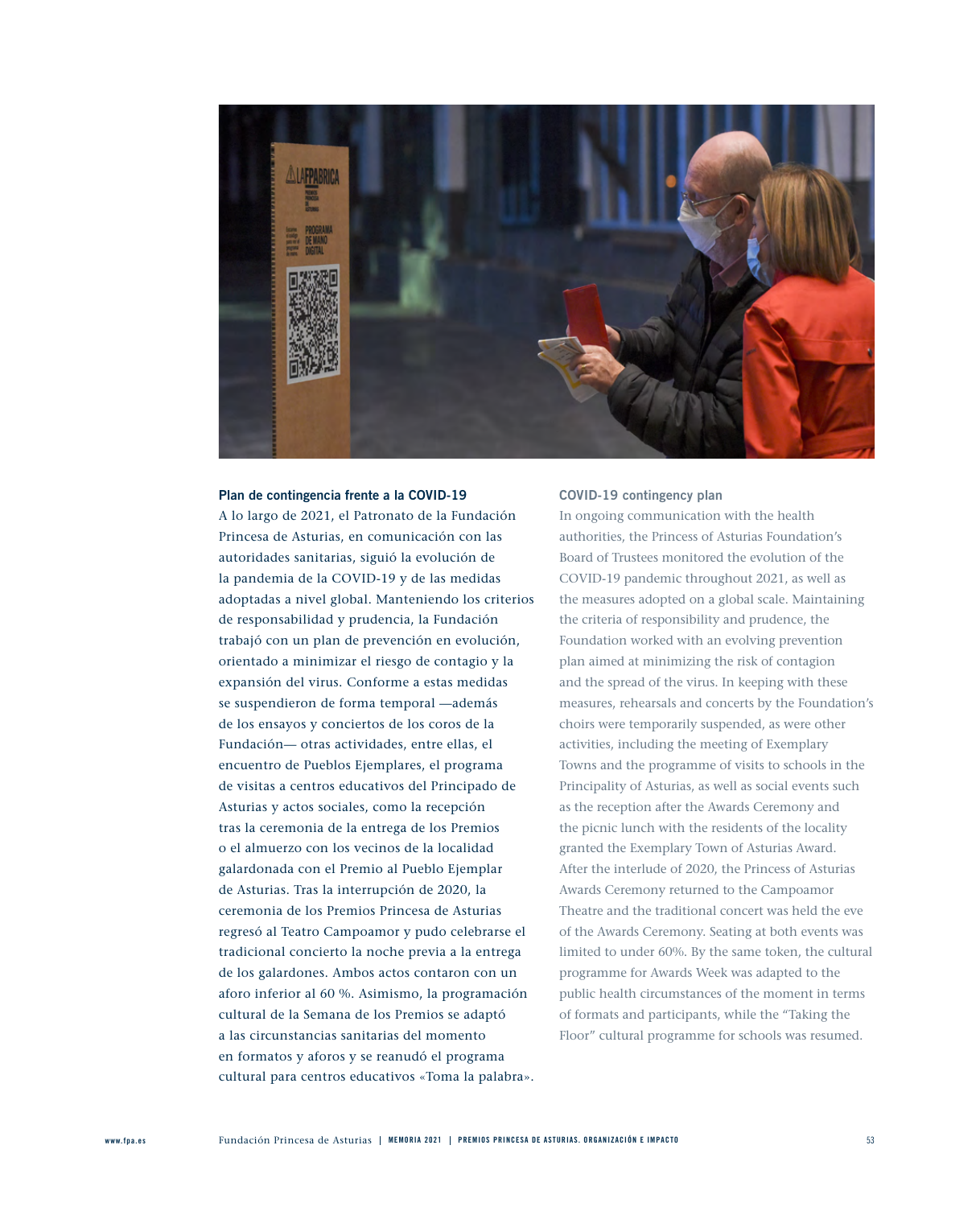Medioambiente y sostenibilidad The environment

sustainability

and

## Compensación de la huella de carbono

Nuestra institución reafirma el compromiso adquirido en 2011 para reducir su impacto medioambiental, con el objetivo de compensar la huella de carbono producida como consecuencia de sus actividades, y trabaja en el seguimiento y aplicación a su propia estrategia de los Objetivos de Desarrollo Sostenible (ODS) fijados por la ONU para el año 2030. Las emisiones totales aumentaron ligeramente en 2021 debido a una mayor presencialidad con respecto al año 2020 a causa de la mejoría en la evolución de la pandemia.

## Offsetting the Carbon Footprint

Our institution reaffirms the commitment acquired in 2011 to reduce its environmental impact, with the aim of offsetting the carbon footprint produced as a result of its activities. It is also working on the monitoring of the Sustainable Development Goals (SDGs) established by the UN for the year 2030 and their application to its own strategy in this regard. Overall emissions rose slightly in 2021 due to the increase in in-person participation with respect to 2020 as a result of the pandemic.